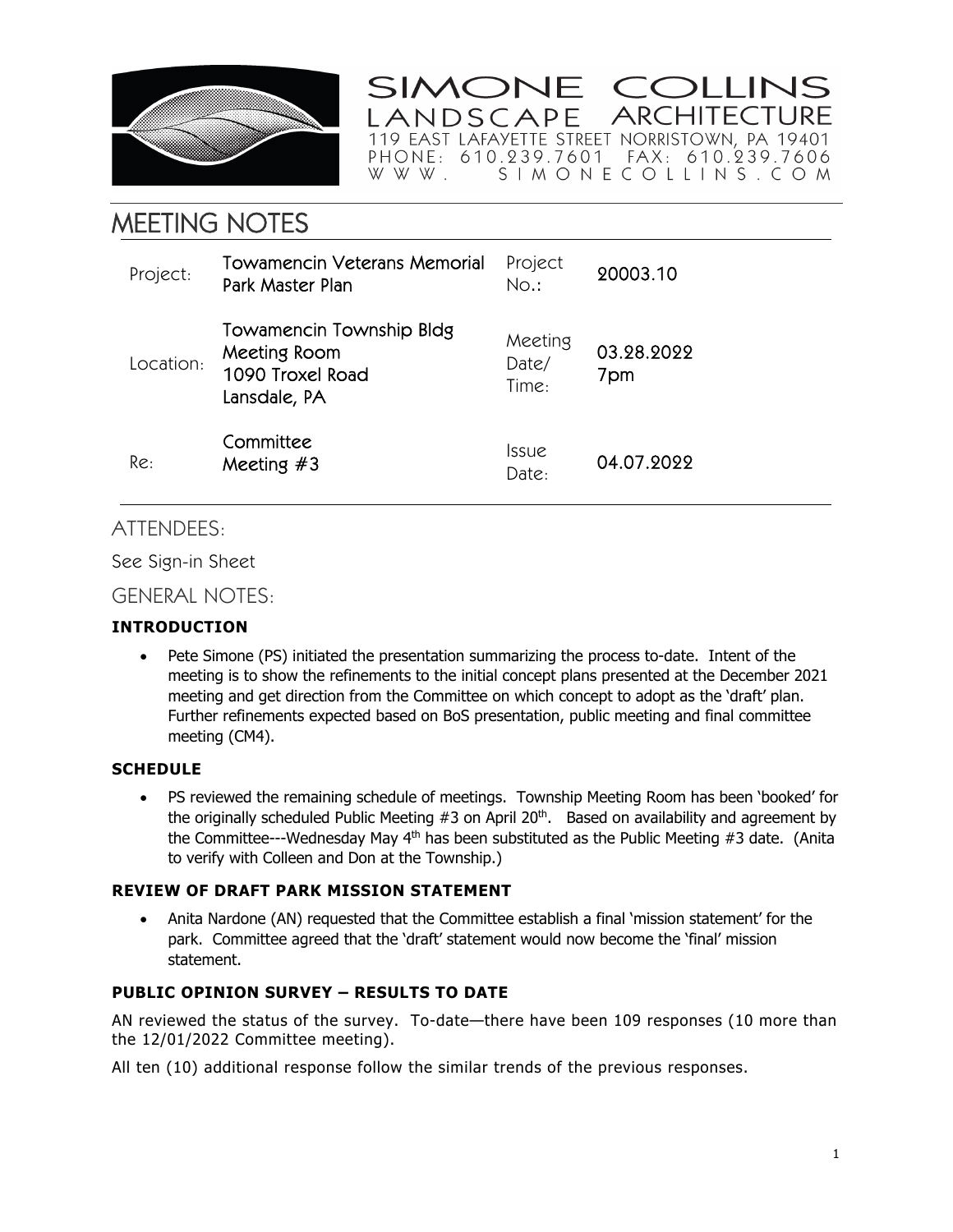AN reminded the Committee that the survey is set to be closed on March  $31^{st}$ . Laureen questioned whether there was value to extending the date. AN noted that the date had been established based on the dates where the draft plan will need to be developed. PS added that there does not appear to be an expectation that there would be 'different' results if more responses were received.

Survey will be closed on March 31<sup>st</sup>.

## **REVIEW OF CONCEPTS 1-3 (PRESENTED IN DECEMBER 2021)**

AN reviewed the three (3) plans originally presented to the Committee and used as a basis for the key person interviews (KPIs).

## **SUMMARY OF KEY PERSON INTERVIEWS (KPIs)**

AN reported that Simone Collins (SC) conducted eleven (10 KPIs with a total of 17 persons). 82% of the KPIs were Towamencin residents. Nine (9) different Township staff positions, Township Committees, communities and organizations were represented.

The interviews covered three (3) areas. Key responses in the three areas were presented and follow:

- 1. Themes
- The importance of *Tennis Lukens Cemetery* as a focal point of the Park
- Make the Park personal; instill Towamencin-centric concepts/ flavor.
- Emphasize peace; beauty; restorative/ healing power of natural settings, where memories can be shared
- Focus on the adult demographic
- Emphasize the 'humanity' of those who serve; 'why' they serve; war is not to be celebrated.
- 2. Important Park Elements
- Safe vehicular and pedestrian access
- Beautiful gardens and water features
- ADA Accessibility + Benches + Shade
- 'Looped' walking trails
- Five branches of the service should be represented
- Park layout should consider security issues and emergency access
- 3. Concept Preferences
- Concept 1: Liked ordered 'grid'; 4 distinct areas; concern about parking near cemetery; equal popularity with Concept 2
- Concept 2: Liked the oval shape; unimpeded open area; full looped walking trail; parking too far away; equal popularity with Concept 1
- Concept 3: Liked amphitheater—what will it be used for?; closer parking to loop system; most liked (approx. 50%).

Joe Meehan (JM) noted that these were good themes/ concepts gathered in the interviews and would like to build on them going forward.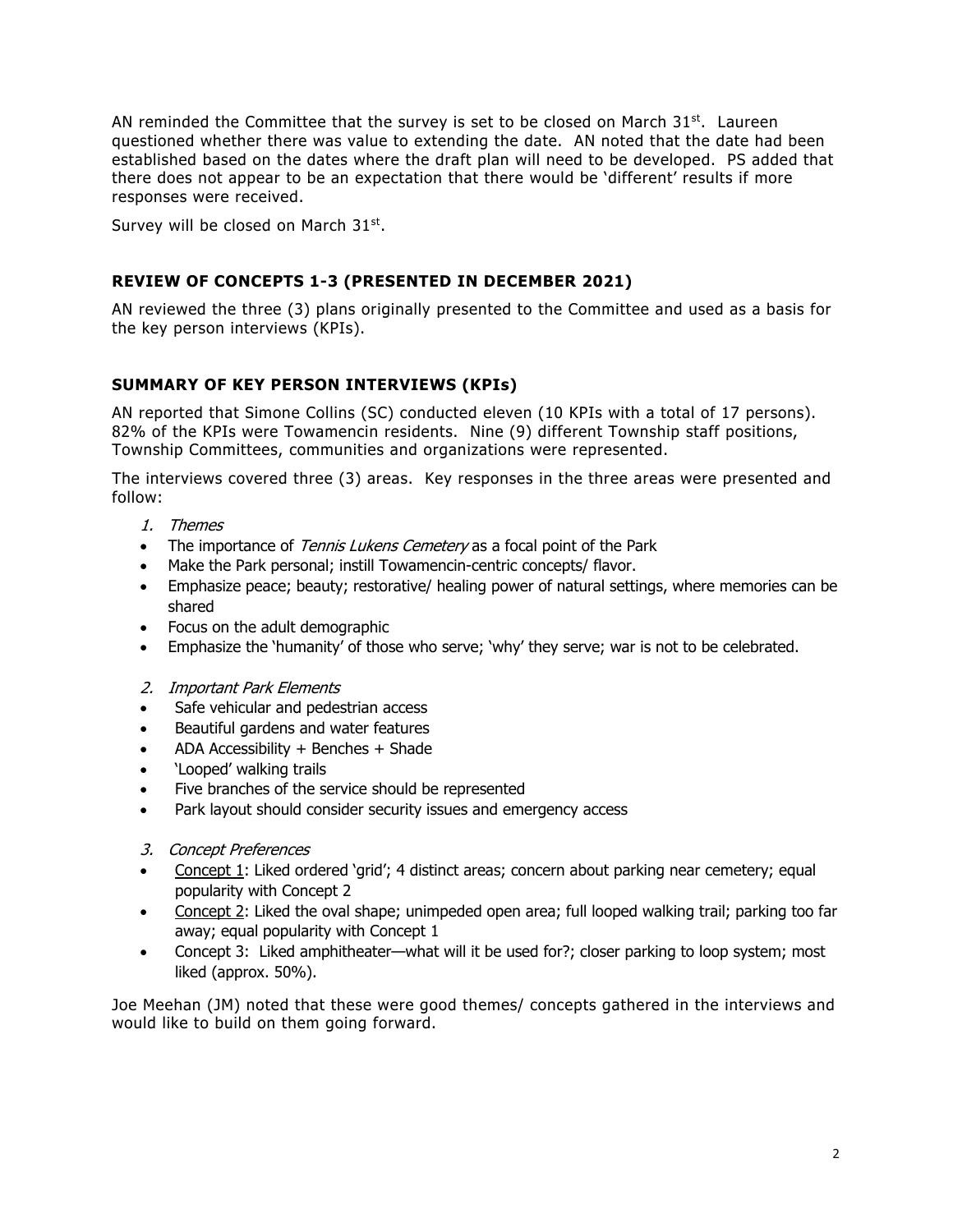## **CONCEPT PLAN REFINEMENTS**

AN reviewed how the 'refinements' to the plans were developed. Three elements influenced the refinements:

- Comments received from Committee, survey respondents and KPIs
- Access issues
- Initial Consideration of project phasing and construction sequencing.

Important components of refined plans:

- Separation of loop walking trail to formal lawn trail
- More realistic sizes/ scale
- Initial material suggestions: agrarian/ rural design character
- Both plans can accommodate Allentown Rd. or Reinert Rd. access & parking

#### **PRESENTATION OF CONCEPT 4 & 5 / VISUAL EXAMPLES OF CONCEPTS**

Michelle Armour (MA) presented Concept 4. Highlights included:

- Access from Allentown Road
- Parking pulled away from cemetery.
- Amphitheater at high point of site with path to cemetery area (section view presented; high-point of amphitheater approx. 6' higher than the natural high-point of the site.)
- Distinct plaza areas (both through and around central loop)
- Reforestation: meadow areas

Six branches of the military represented in the plazas as three pairs---two branches sharing a 'space/plaza'.

Concept 5. Highlights include:

- Access from Reinert Road; parking inside site
- Amphitheater (less formal layout) moved slightly NE to align with entrance from shopping center
- Park entrance from parking area 'pronounced' with trellised/shade/ potential water feature

Play areas included in both plans though a concept of incorporating simple, landform based play areas through out the park and trails also exist.

## **DISCUSSION OF CONCEPT REFINEMENTS\**

- 1. Flag: Laureen noted that US flag should be placed at high point of the site. (Height, location TBD)
- 2. Security Concerns
	- Carter (CL) brought up concern about sight lines as a security concern. Trees block sight lines; police visuals.
	- Bob DiDomizio (BD) echoed concerns about trees; preferred more meadow. Noted that site is 'cut-off' from other areas.
	- General discussion/ comments about feeling 'secure' in a rural park setting; Police should be able to ride through the park as well as observe from parking area; SC noted that lighting was brought up by Tim Troxel ---a future discussion by the Committee.
	- PS noted that ---while security is an important concern—planning concepts should balance security with designing for the beauty of the Park
	- MA/ PS noted that clear sight lines can potentially be kept below the canopy of the trees by keeping understory plantings low. JM noted that maintenance of the understory is an important item and noted walking experiences in Fischer's Park.
- 3. Reforestation/ Phasing